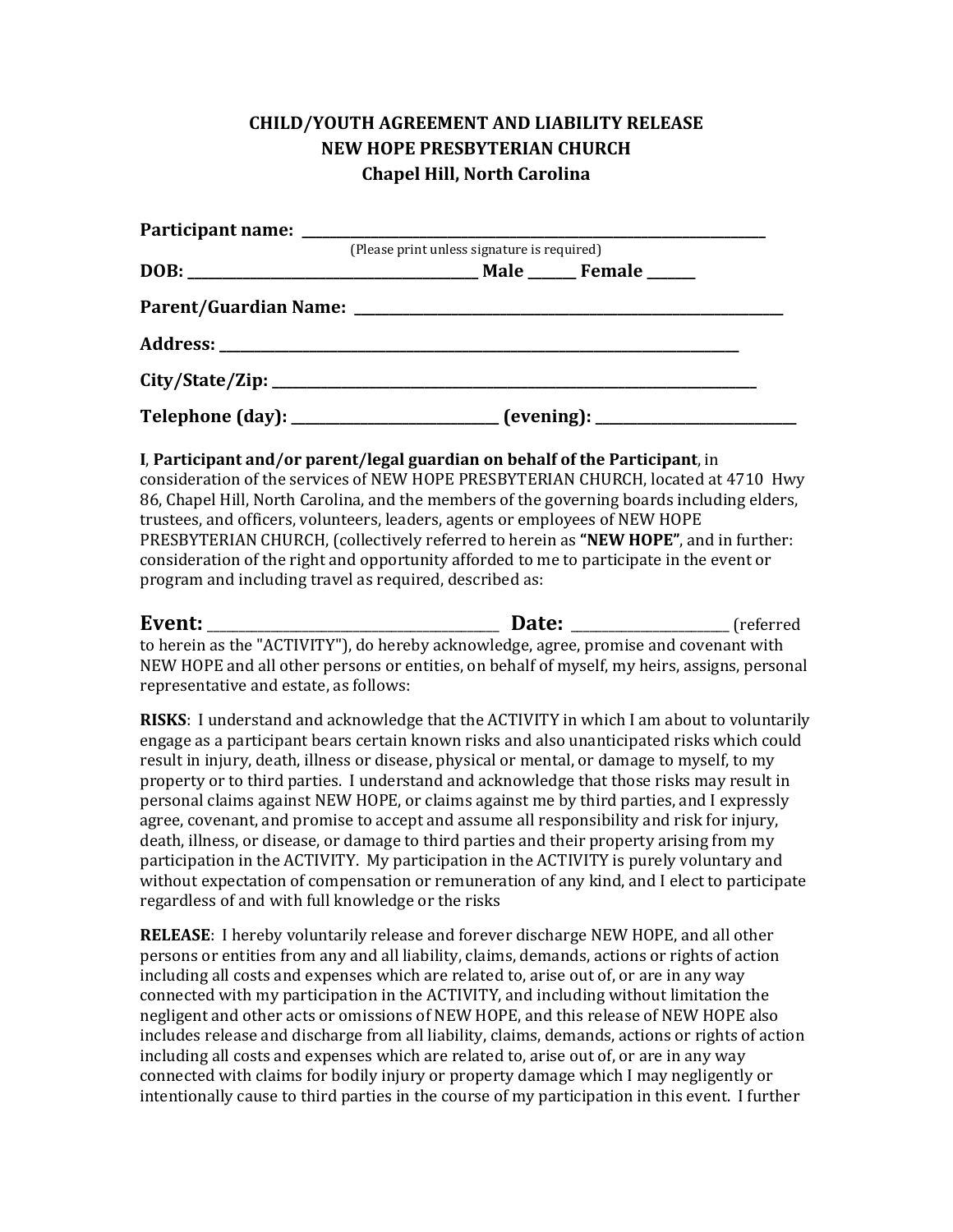agree, promise, and covenant not to sue or assert any claim against NEW HOPE, for any injury, death, illness, disease, or damage to myself or to my property, arising from or connected with my participation in the ACTIVITY or from any claim asserted against me by third parties.

**MEDICAL COVERAGE:** I understand and acknowledge that no medical or other insurance or health care benefits will be provided to me by NEW HOPE during the ACTIVITY, and I certify that I have sufficient health, accident and liability insurance or other benefits to cover any bodily injury or property damage I may incur while participating in the ACTIVITY and to cover bodily injury or property damage caused to a third party as a result of my participation in the ACTIVITY, as follows:

| Insurance Company | Policy # |
|-------------------|----------|
| Address:          |          |

\_\_\_\_\_\_\_\_\_\_\_\_\_\_\_\_\_\_\_\_\_\_\_\_\_\_\_\_\_\_\_\_\_\_\_\_\_\_\_\_\_\_\_\_\_\_\_\_\_\_\_\_\_\_\_\_\_\_\_\_\_\_\_\_\_\_\_\_\_\_\_\_\_\_\_\_\_\_\_\_\_\_\_\_

**MEDICAL RELEASE:** I hereby further certify that I will voluntarily participate in the ACTIVITY and I hereby grant permission to those individuals in charge of the ACTIVITY to seek emergency medical assistance should the same be required.

Person to notify in case of injury:

| n<br>. |  | _______________ | ________ |
|--------|--|-----------------|----------|
|        |  |                 |          |

| Daytime telephone: |
|--------------------|
|--------------------|

| Evening telephone: |  |
|--------------------|--|
|                    |  |
|                    |  |
|                    |  |
|                    |  |

### **MEDICAL CONCERNS:**

\_\_\_\_\_\_\_\_\_\_\_\_\_\_\_\_\_\_\_\_\_\_\_\_\_\_\_\_\_\_\_\_\_\_\_

Please list all medications and their administration schedule:

 \_\_\_\_\_\_\_\_\_\_\_\_\_\_\_\_\_\_\_\_\_\_\_\_\_\_\_\_\_\_\_\_\_\_\_\_\_\_\_\_\_\_\_\_\_\_\_\_\_\_\_\_\_\_\_\_\_\_\_\_\_\_\_\_\_\_\_\_\_\_\_\_\_\_\_\_\_\_\_\_\_\_\_

\_\_\_\_\_\_\_\_\_\_\_\_\_\_\_\_\_\_\_\_\_\_\_\_\_\_\_\_\_\_\_\_\_\_\_\_\_\_\_\_\_\_\_\_\_\_\_\_\_\_\_\_\_\_\_\_\_\_\_\_\_\_\_\_\_\_\_\_\_\_\_\_\_\_\_\_\_\_\_\_\_\_\_\_

\_\_\_\_\_\_\_\_\_\_\_\_\_\_\_\_\_\_\_\_\_\_\_\_\_\_\_\_\_\_\_\_\_\_\_\_\_\_\_\_\_\_\_\_\_\_\_\_\_\_\_\_\_\_\_\_\_\_\_\_\_\_\_\_\_\_\_\_\_\_\_\_\_\_\_\_\_\_\_\_\_\_\_\_

\_\_\_\_\_\_\_\_\_\_\_\_\_\_\_\_\_\_\_\_\_\_\_\_\_\_\_\_\_\_\_\_\_\_\_\_\_\_\_\_\_\_\_\_\_\_\_\_\_\_\_\_\_\_\_\_\_\_\_\_\_\_\_\_\_\_\_\_\_\_\_\_\_\_\_\_\_\_\_\_\_\_\_\_

Please list any allergies or other medical condition:

Please list any dietary restrictions: \_\_\_\_\_\_\_\_\_\_\_\_\_\_\_\_\_\_\_\_\_\_\_\_\_\_\_\_\_\_\_\_\_\_\_\_\_\_\_\_\_\_\_\_\_\_\_\_\_\_\_\_\_\_\_

\_\_\_\_\_\_\_\_\_\_\_\_\_\_\_\_\_\_\_\_\_\_\_\_\_\_\_\_\_\_\_\_\_\_\_\_\_\_\_\_\_\_

**ALL PARTIES MUST SIGN:**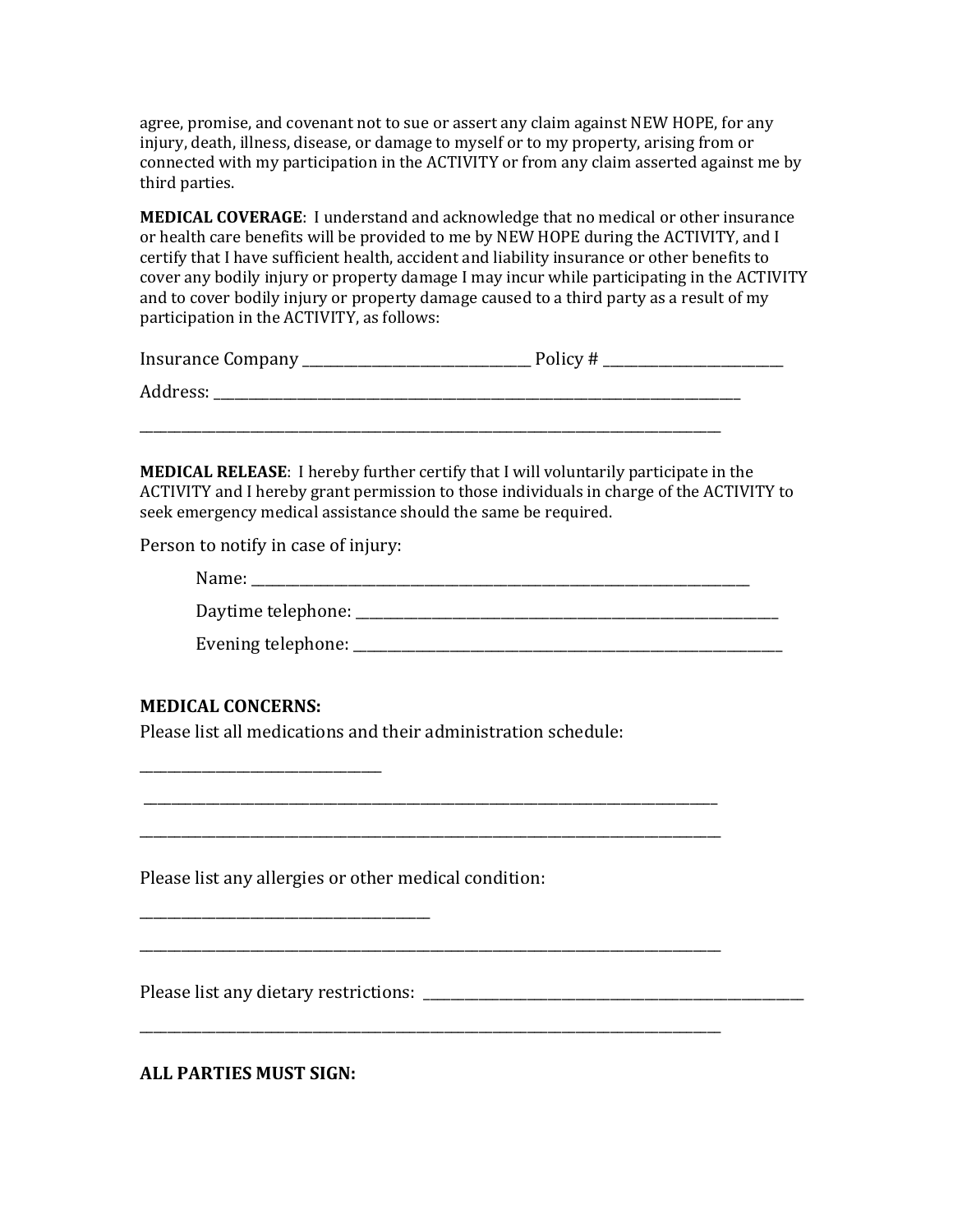My signature below indicates that I have read this entire document, understand it completely, and agree to be bound by its terms.

| SIGNATURE OF PARTICIPANT: ___________________________________ DATE: _____________                                                                                                                                                                                                                                                                                                                                                                                                                                                  |                                       |                                    |  |
|------------------------------------------------------------------------------------------------------------------------------------------------------------------------------------------------------------------------------------------------------------------------------------------------------------------------------------------------------------------------------------------------------------------------------------------------------------------------------------------------------------------------------------|---------------------------------------|------------------------------------|--|
| <b>SIGNATURE OF</b>                                                                                                                                                                                                                                                                                                                                                                                                                                                                                                                |                                       |                                    |  |
| PARENT/LEGAL GUARDIAN: ___________________________________ DATE: _______________                                                                                                                                                                                                                                                                                                                                                                                                                                                   |                                       |                                    |  |
| <b>SIGNATURES MUST BE WITNESSED:</b>                                                                                                                                                                                                                                                                                                                                                                                                                                                                                               |                                       |                                    |  |
|                                                                                                                                                                                                                                                                                                                                                                                                                                                                                                                                    |                                       |                                    |  |
|                                                                                                                                                                                                                                                                                                                                                                                                                                                                                                                                    | ADULT AGREEMENT AND LIABILITY RELEASE |                                    |  |
|                                                                                                                                                                                                                                                                                                                                                                                                                                                                                                                                    | <b>NEW HOPE PRESBYTERIAN CHURCH</b>   |                                    |  |
|                                                                                                                                                                                                                                                                                                                                                                                                                                                                                                                                    |                                       | <b>Chapel Hill, North Carolina</b> |  |
|                                                                                                                                                                                                                                                                                                                                                                                                                                                                                                                                    |                                       |                                    |  |
|                                                                                                                                                                                                                                                                                                                                                                                                                                                                                                                                    |                                       |                                    |  |
|                                                                                                                                                                                                                                                                                                                                                                                                                                                                                                                                    |                                       |                                    |  |
|                                                                                                                                                                                                                                                                                                                                                                                                                                                                                                                                    |                                       |                                    |  |
|                                                                                                                                                                                                                                                                                                                                                                                                                                                                                                                                    |                                       |                                    |  |
| Telephone (day): _____________________ (evening): ______________________________                                                                                                                                                                                                                                                                                                                                                                                                                                                   |                                       |                                    |  |
| I, Participant, in consideration of the services of NEW HOPE PRESBYTERIAN CHURCH,<br>located at 4710 Hwy 86, Chapel Hill, North Carolina, and the members of the governing<br>boards including elders, trustees, and officers, volunteers, leaders, agents or employees of<br>NEW HOPE PRESBYTERIAN CHURCH, (collectively referred to herein as "NEW HOPE", and<br>in further: consideration of the right and opportunity afforded to me to participate in the<br>event or program and including travel as required, described as: |                                       |                                    |  |
|                                                                                                                                                                                                                                                                                                                                                                                                                                                                                                                                    |                                       |                                    |  |
| (referred to herein as the "ACTIVITY"), do hereby acknowledge, agree, promise and<br>covenant with NEW HOPE and all other persons or entities, on behalf of myself, my heirs,<br>assigns, personal representative and estate, as follows:<br>RISKS: I understand and acknowledge that the ACTIVITY in which I am about to voluntarily<br>engage as a participant bears certain known risks and also unanticipated risks which could<br>requit in injury dooth illnoog or dioacoo physical or montal or domage to myself to my      |                                       |                                    |  |

result in injury, death, illness or disease, physical or mental, or damage to myself, to my property or to third parties. I understand and acknowledge that those risks may result in personal claims against NEW HOPE, or claims against me by third parties, and I expressly agree, covenant, and promise to accept and assume all responsibility and risk for injury, death, illness, or disease, or damage to third parties and their property arising from my participation in the ACTIVITY. My participation in the ACTIVITY is purely voluntary and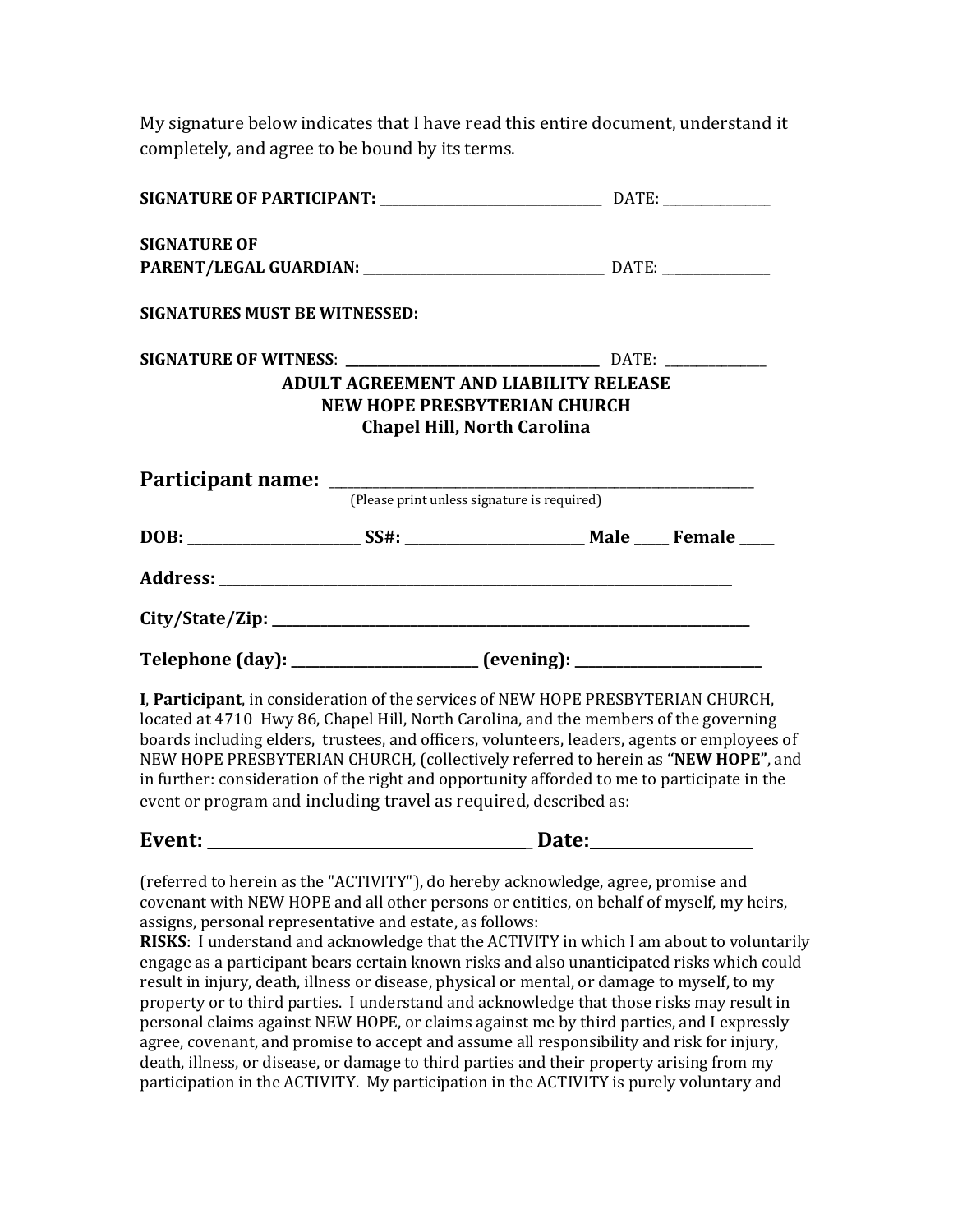without expectation of compensation or remuneration of any kind, and I elect to participate regardless of and with full knowledge of the risks.

**RELEASE:** I hereby voluntarily release and forever discharge NEW HOPE, and all other persons or entities from any and all liability, claims, demands, actions or rights of action including all costs and expenses which are related to, arise out of, or are in any way connected with my participation in the ACTIVITY, and including without limitation the negligent and other acts or omissions of NEW HOPE, and this release of NEW HOPE also includes release and discharge from all liability, claims, demands, actions or rights of action including all costs and expenses which are related to, arise out of, or are in any way connected with claims for bodily injury or property damage which I may negligently or intentionally cause to third parties in the course of my participation in this event. I further agree, promise, and covenant not to sue or assert any claim against NEW HOPE, for any injury, death, illness, disease, or damage to myself or to my property, arising from or connected with my participation in the ACTIVITY or from any claim asserted against me by third parties.

**MEDICAL COVERAGE:** I understand and acknowledge that no medical or other insurance or health care benefits will be provided to me by NEW HOPE during the ACTIVITY, and I certify that I have sufficient health, accident and liability insurance or other benefits to cover any bodily injury or property damage I may incur while participating in the ACTIVITY and to cover bodily injury or property damage caused to a third party as a result of my participation in the ACTIVITY, as follows:

| Company  | Policy # |
|----------|----------|
| Address: | Phone:   |

**PRIMARY CARE PHYSICIAN**: \_\_\_\_\_\_\_\_\_\_\_\_\_\_\_\_\_\_\_\_\_\_\_ Phone: \_\_\_\_\_\_\_\_\_\_\_\_\_\_\_\_\_\_\_\_\_\_\_\_\_

**MEDICAL RELEASE:** I hereby further certify that I will voluntarily participate in the ACTIVITY and I hereby grant permission to those individuals in charge of the ACTIVITY to seek emergency medical assistance should the same be required.

### **Person to notify in case of injury:**

\_\_\_\_\_\_\_\_\_\_\_\_\_\_\_\_\_\_\_\_\_\_\_\_\_\_\_\_\_\_\_\_\_\_\_\_\_\_\_\_\_\_

Name:

Daytime telephone: \_\_\_\_\_\_\_\_\_\_\_\_\_\_\_\_\_\_\_\_\_\_\_\_\_\_\_

|  | Evening telephone: | Cell phone: |
|--|--------------------|-------------|
|--|--------------------|-------------|

\_\_\_\_\_\_\_\_\_\_\_\_\_\_\_\_\_\_\_\_\_\_\_\_\_\_\_\_\_\_\_\_\_\_\_\_\_\_\_\_\_\_\_\_\_\_\_\_\_\_\_\_\_\_\_\_\_\_\_\_\_\_\_\_\_\_\_\_\_\_\_\_\_\_\_\_\_\_\_\_\_\_\_\_

\_\_\_\_\_\_\_\_\_\_\_\_\_\_\_\_\_\_\_\_\_\_\_\_\_\_\_\_\_\_\_\_\_\_\_\_\_\_\_\_\_\_\_\_\_\_\_\_\_\_\_\_\_\_\_\_\_\_\_\_\_\_\_\_\_\_\_\_\_\_\_\_\_\_\_\_\_\_\_\_\_\_\_\_

### **MEDICAL CONCERNS:**

Please list all medications and their administration schedule: